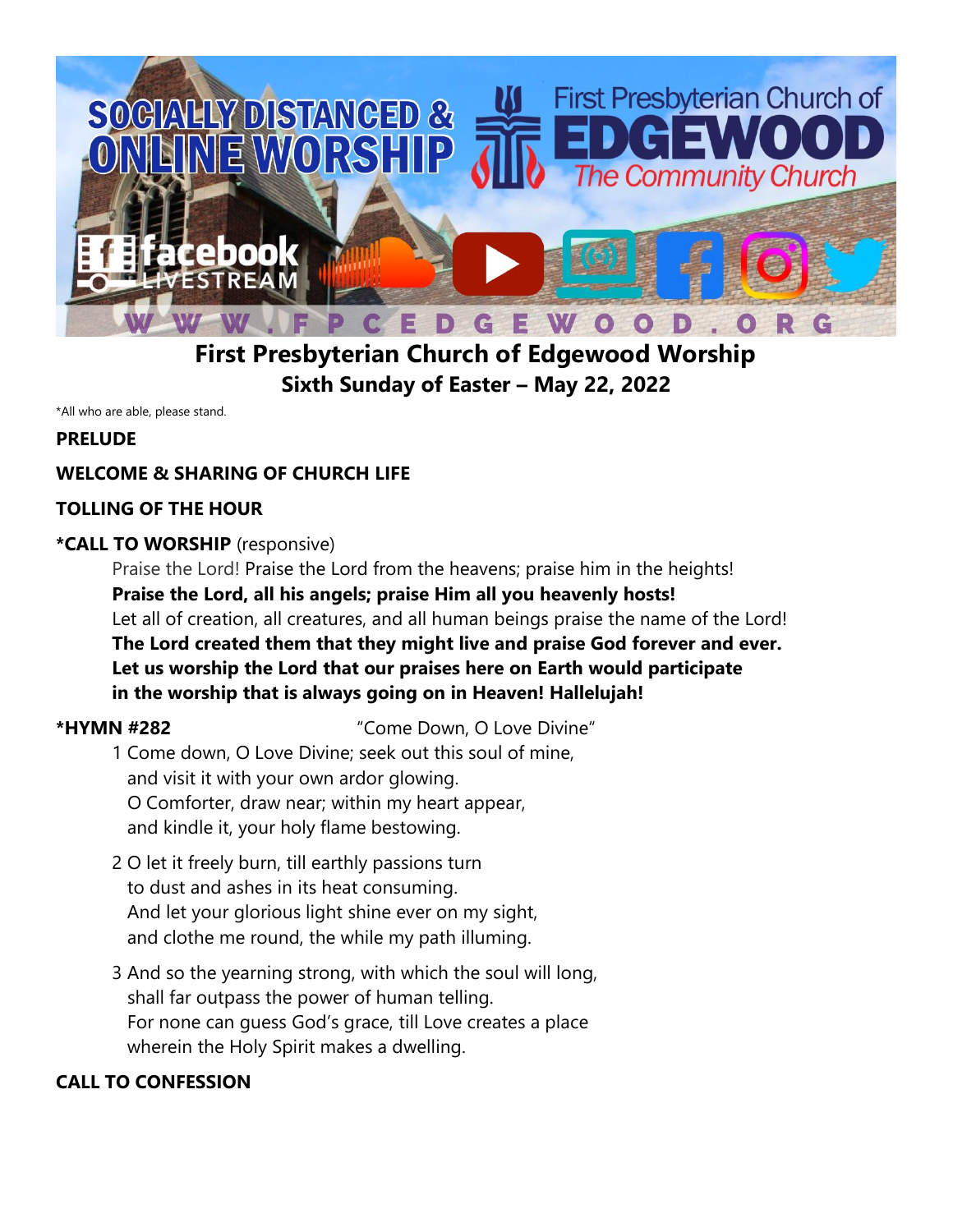### **PRAYER OF CONFESSION** (unison)

**Lord of Heaven and Earth, we praise your holy name. Lord, you command us to love and yet we fall short in loving you and in loving our neighbors as equally as we love ourselves. We fail to pray "Thy Will Be Done." We too do not act to do your will "on earth as it is in heaven." We even forget to worship you and carry out your mission in the world. Have mercy on us Lord. Grant us your wisdom and next right actions to usher in your Heaven on Earth. Amen.**

(Silent Confession)

### **ASSURANCE OF PARDON**

**\*RESPONSE #582** "Glory to God, Whose Goodness Shines"

1 Glory to God, whose goodness shines on me, and to the Son, whose grace has pardoned me, and to the Spirit, whose love has set me free. As it was in the beginning, is now and ever shall be. Amen.

2 World without end, without end. Amen. (3x) As it was in the beginning, is now and ever shall be. Amen.

## **\*PASSING THE PEACE OF CHRIST**

The peace of our Lord Jesus Christ be with you: **and also with you.** *(For the safety of all, please share the peace with a smile or wave from your seat.)*

### **GATHERING SONG** The "Because He Lives" **CATHERING SONG** The state of the state of the state of the state of the state of the state of the state of the state of the state of the state of the state of the state of the state

Because He lives, I can face tomorrow. Because He lives, all fear is gone. Because I know He holds the future and life is worth a living just because He lives!

### **SCRIPTURE** John 14:23-29

**<sup>23</sup>** Jesus answered him, "Those who love me will keep my word, and my Father will love them, and we will come to them and make our home with them. **<sup>24</sup>** Whoever does not love me does not keep my words, and the word that you hear is not mine but is from the Father who sent me. **<sup>25</sup>** "I have said these things to you while I am still with you. **<sup>26</sup>** But the Advocate, the Holy Spirit, whom the Father will send in my name, will teach you everything and remind you of all that I have said to you. **<sup>27</sup>** Peace I leave with you; my peace I give to you. I do not give to you as the world gives. Do not let your hearts be troubled, and do not let them be afraid. **<sup>28</sup>** You heard me say to you, 'I am going away, and I am coming to you.' If you loved me, you would rejoice that I am going to the Father, because the Father is greater than I. **<sup>29</sup>** And now I have told you this before it occurs, so that when it does occur you may believe.

### **ANTHEM** Thomas Tallis **ANTHEM** Thomas Tallis

### **SCRIPTURE** Revelation 21:9b-12, 22-22:5

**<sup>9</sup>** Then one of the seven angels who had the seven bowls full of the seven last plagues came and said to me, "Come, I will show you the bride, the wife of the Lamb." **<sup>10</sup>** And in the spirit he carried me away to a great, high mountain and showed me the holy city Jerusalem coming down out of heaven from God. **<sup>11</sup>** It has the glory of God and a radiance like a very rare jewel, like jasper, clear as crystal. **<sup>12</sup>** It has a great, high wall with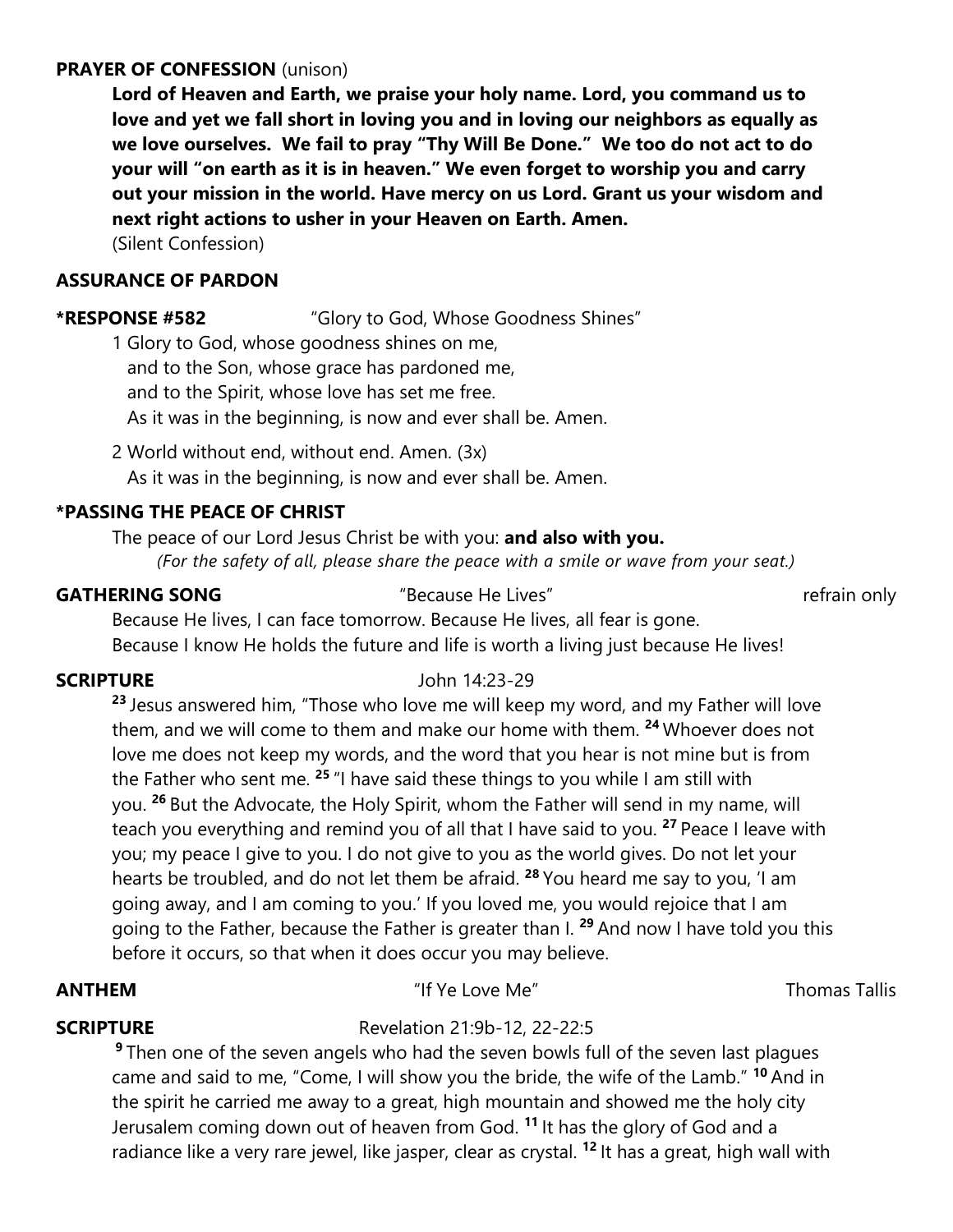twelve gates, and at the gates twelve angels, and on the gates are inscribed the names that are the names of the twelve tribes of the Israelites:

**22** Then the angel showed me the river of the water of life, bright as crystal, flowing from the throne of God and of the Lamb **<sup>2</sup>** through the middle of the street of the city. On either side of the river is the tree of life with its twelve kinds of fruit, producing its fruit each month, and the leaves of the tree are for the healing of the nations. **<sup>3</sup>** Nothing accursed will be found there anymore. But the throne of God and of the Lamb will be in it, and his servants will worship him; **<sup>4</sup>** they will see his face, and his name will be on their foreheads. **<sup>5</sup>** And there will be no more night; they need no light of lamp or sun, for the Lord God will be their light, and they will reign forever and ever.

### **SERMON "Heaven on Earth (pt. 2)" Rev. Bob Ruefle**

**\*HYMN #377** "I Want to Walk as a Child of the Light"

1 I want to walk as a child of the light. I want to follow Jesus. God set the stars to give light to the world.

The star of my life is Jesus.

*Refrain:* In him there is no darkness at all. The night and the day are both alike. The Lamb is the light of the city of God. Shine in my heart, Lord Jesus. (Refrain)

- 2 I want to see the brightness of God. I want to look at Jesus. Clear Sun of righteousness, shine on my path, and show me the way to the Father. (Refrain)
- 3 I'm looking for the coming of Christ.

 I want to be with Jesus. When we have run with patience the race, we shall know the joy of Jesus. (Refrain)

### **SHARING OF THIS WEEK'S PRAYER REQUESTS**

### **PASTORAL PRAYER & THE LORD'S PRAYER**

**Our Father, who art in heaven, hallowed be thy name. Thy kingdom come, thy will be done, on earth as it is in heaven. Give us this day our daily bread; and forgive us our debts, as we forgive our debtors; and lead us not into temptation but deliver us from evil. For thine is the kingdom, and the power, and the glory forever. Amen.**

# **INVITATION TO RECEIVE OUR TITHES & OFFERINGS** fpcedgewood.org/donate

### **PRAYER OF DEDICATION** (unison)

**God of generosity, we are grateful you do not give as the world gives. Instead, you give unconditionally and abundantly. As we offer our time, talent, and treasure, we ask that you might transform our efforts so that our giving might come to be more and more like yours. Amen.**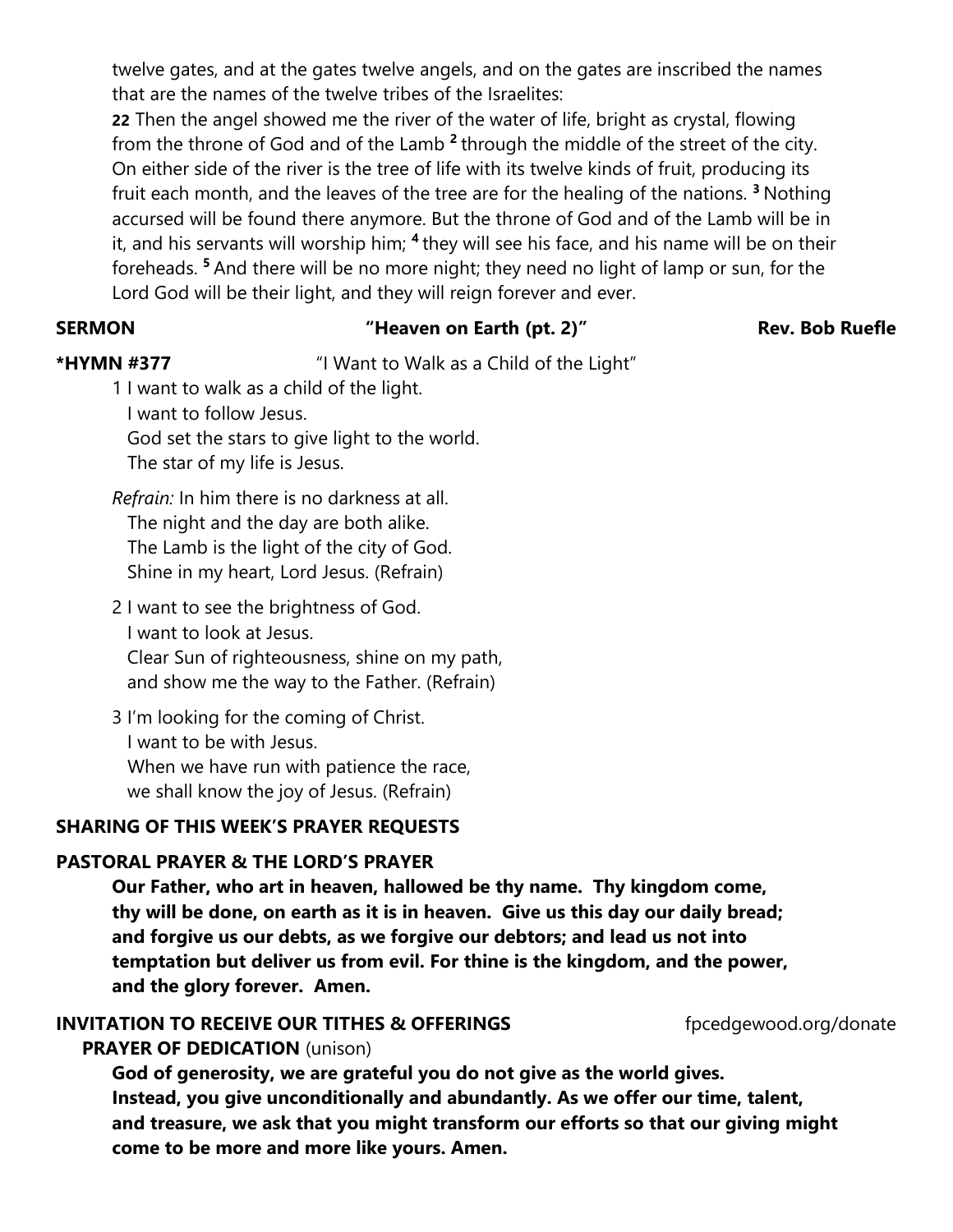**\*HYMN #853** "We are Marching in the Light of God"

1 We are marching in the light of God; we are marching in the light of God. We are marching, Oh, we are marching in the light of God; We are marching, Oh, we are marching in the light of God.

- 2 We are dancing…
- 3 We are praying…
- 4 We are singing…

### **BENEDICTION**

### **POSTLUDE**

*We invite you to sit and enjoy the postlude Sunny has prepared for us. This also helps with the live-streamed recording to have clear audio for those joining us in worship online.*

### *Participants in this worship service:*

**Rev. Bob Ruefle,** guest pastor | **Elder Jim Segedy,** liturgist **Shaun Cloonan,** minister of music | **Sunny Sakai,** pianist | **The Sanctuary Choir John Foster,** videographer

### **Music presented with permission under CCLI copyright license #1381818 & streaming license #20445653**

This service may be found posted on our website at **[www.fpcedgewood.org,](http://www.fpcedgewood.org/)** on our **[YouTube channel](https://www.youtube.com/channel/UCbY-v1Y1FJsCvHgDPkLibFg)**, or audio only on our SoundCloud channel at **[www.soundcloud.com/fpcedgewood](http://www.soundcloud.com/fpcedgewood)**



# *Congregational Meeting immediately follows the service.*

# **Welcome! Thanks be to God for allowing us to worship with you!**

MARCH 2022 REVISED IN-PERSON WORSHIP GUIDELINES:

- **Masks are now optional for all in attendance.** We will continue to have a supply of disposable masks at the entrances to the church for those who wish to wear one during services.
- **Please continue to social distance in the marked pews.**
- Out of respect for those who choose or need to continue wearing masks, our practice of passing the peace and sharing communion from our seats, as well as collecting the offering at the entrance to the sanctuary will not change.

We will continue to monitor cases and transmission levels and will relax or strengthen this guidance as health and safety protocols dictate. Thanks to all for their cooperation in keeping our church family healthy and safe. Live-streamed online worship will continue to be available on Facebook and YouTube for those who choose to stay home until they feel safe to rejoin in person.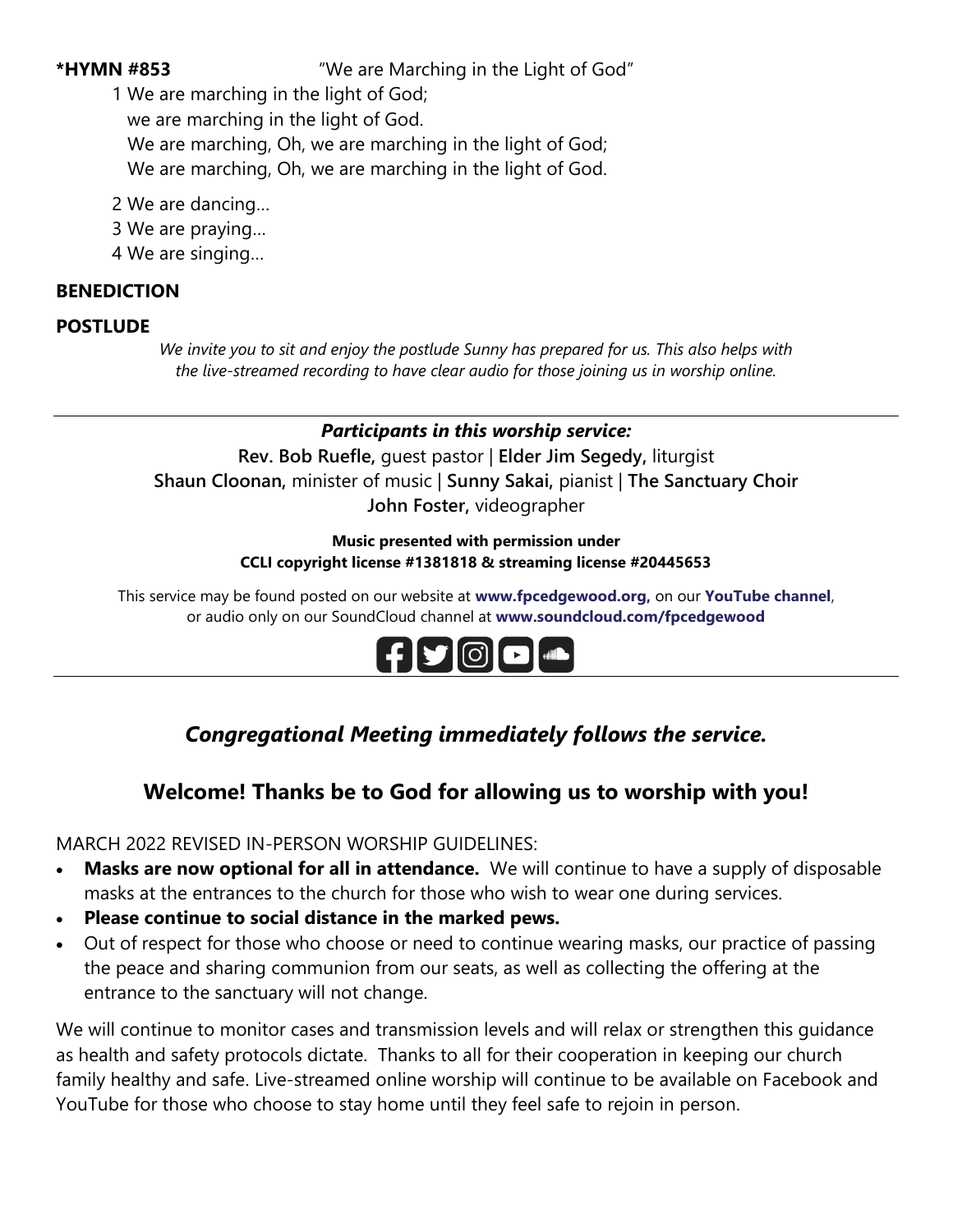IF YOU ARE VISITING WITH US TODAY: first, welcome! Please fill out a blue visitor's card found in the pew rack. If you are interested in being on our email or newsletter mailing lists, provide that information so we can keep in touch. We hope you consider joining us more often!

THIS MORNING, WE WELCOME back to our pulpit the Rev. Bob Ruefle as guest pastor.

NOTICE OF CONGREGATIONAL MEETING: today following morning worship, there will be a short Congregational Meeting to elect additional officers.

JUNE NEWSLETTER DEADLINE is Friday at Noon. Please email articles, joys/concerns, and other important information to Judy at office@fpcedgewood.org.

BOOK CLUB MEETS WEEKLY, discussing "Have a Little Faith" by Mitch Albom., 10:00AM, Tuesdays at the home of Rhonda Apessos, 361 Maple Avenue, Edgewood.

WEDNESDAY NIGHT ZOOM BIBLE STUDY: 7:00PM at<https://pitt.zoom.us/j/6670286724> No password is needed. Email Tim Hoffman at [HoffmanTL@gmail.com](mailto:HoffmanTL@gmail.com) with questions.

RECYCLE BINS are located in the last pew of the sanctuary and a blue bin at the side vestibule entrance for bulletins, cups, (list of what is accepted is posted on bins).

## UPCOMING WORSHIP SCHEDULE

May 29 – Seventh Sunday of Easter, Rev. Jane Duffield preaching, Memorial Day Observance follows June 5 – Pentecost, Emerging Worship, Hunter Steinitz preaching (10AM summer worship begins) June 12 – Trinity Sunday, Rebecca Abbott preaching

June 19 – Father's Day, Communion, Rev. Chris Taylor preaching, Donuts for Dads follows



We're Back – Almost…The Community Dinners are back, or at least they will be very soon. Yes, after our little COVID break, we'll again be hosting the ever-popular FPCE Community Dinners starting in June!

**Save the Dates:** The First Wednesdays of June, July, August, and September, from 6–8PM we'll be firing up the grill on the side lawn with your favorites, plus some new, soon-to-be-favorites. And, as usual, they're FREE! So bring your family, friends and neighbors for good food and fellowship!!!

| June 1          | Hamburgers, Hot Dogs (of course there will be meatless versions for those<br>who prefer that), and all the fixins' |
|-----------------|--------------------------------------------------------------------------------------------------------------------|
| July 6          | Sausage & Pierogi Fest                                                                                             |
| <b>August 3</b> | BBQ (Ribs, Brisket, Chicken, Pulled Pork)                                                                          |
| September 7     | Burgers and Dogs or Something Yummy.                                                                               |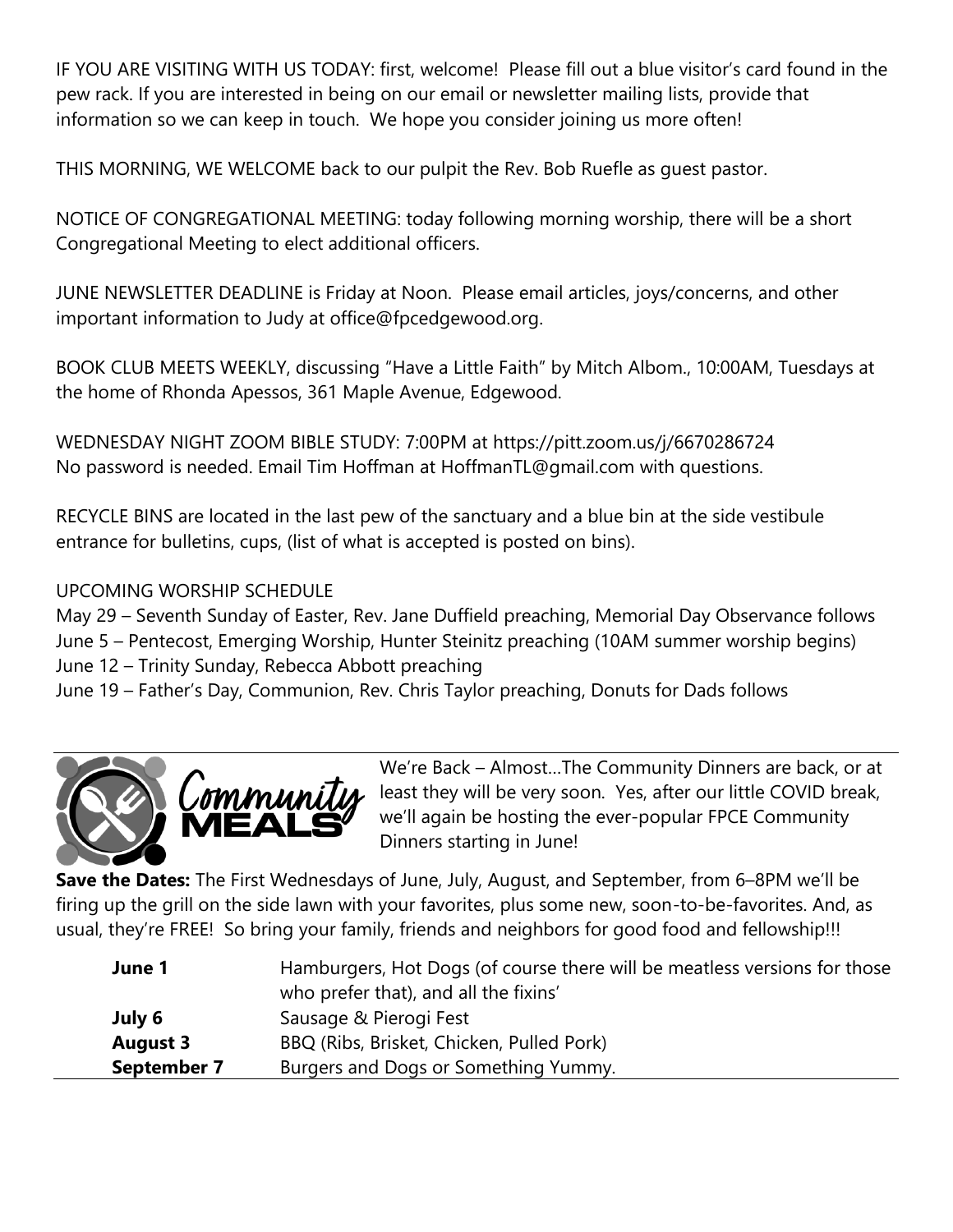# **CHURCH ACTIVITIES THIS WEEK**

*AH=Apessos Home, B=Basement Band Room, C=Choir Room, GP=Gathering Place, L=Lounge, O=Office, PS=Pastor's Study, S=Sanctuary, Sc=Scout Room, SL=Side Lawn, SR=Social Room* 

# Today, Sunday, May 22

12:00PM Congregational Meeting (S) 12:15PM Fellowship (GP) 7:00PM PNC Meeting (Zoom)

## Monday, May 23

6:30PM Scouts (Sc/SR) 7:00PM Vocal Confluence (S)

Tuesday, May 24 10:00AM Book Club (AH)

Wednesday, May 25 7:00PM Bible Study (Zoom)

# Thursday, May 26

5:00PM Flute Lesson (L) 7:00PM Milepost6 (B)

Friday, May 27 5:00PM Flute Lesson (L) 8:30PM Alcoholics Anonymous (SR)

Saturday, May 28 8:30PM Alcoholics Anonymous (SR)

# Next Sunday, May 29

| 9:30AM  | Choir Rehearsal (S)      |
|---------|--------------------------|
| 11:00AM | Worship (S)              |
|         | Youth Sunday School (GP) |

12:00PM Memorial Day Observance (Memorial Park)

# **How can you become involved?**

As we reopen, working to rebuild and reimagine the ministries at FPCE, consider if you have a heart for:

- Encouraging our younger members
- Learning more about God & faith
- Praising God through music
- Serving senior citizens
- Working in publicity/advertising

…please contact a member of our FPCE Family listed below for more details on how to become involved!

# **OUR FPCE FAMILY**

*Office & Cleaning Manager* **Judy Mysels** [office@fpcedgewood.org](mailto:office@fpcedgewood.org)

*Building Manager* **Rob Mysels** [building@fpcedgewood.org](mailto:building@fpcedgewood.org)

*Minister of Music*

**Shaun Cloonan** [music@fpcedgewood.org](mailto:music@fpcedgewood.org)

*Pianist* **Sunny Sakai** [Sunnysakai4@gmail.com](mailto:Sunnysakai4@gmail.com)

*Ministers* **The Entire Congregation**



*Believing we are called together by God*'*s love through Jesus Christ, our mission as the First Presbyterian Church of Edgewood is to love God, to love each other, and to love our neighbors.*

120 East Swissvale Avenue, Pittsburgh, PA 15218 | 412-241-4613 | **[www.fpcedgewood.org](http://www.fpcedgewood.org/)**